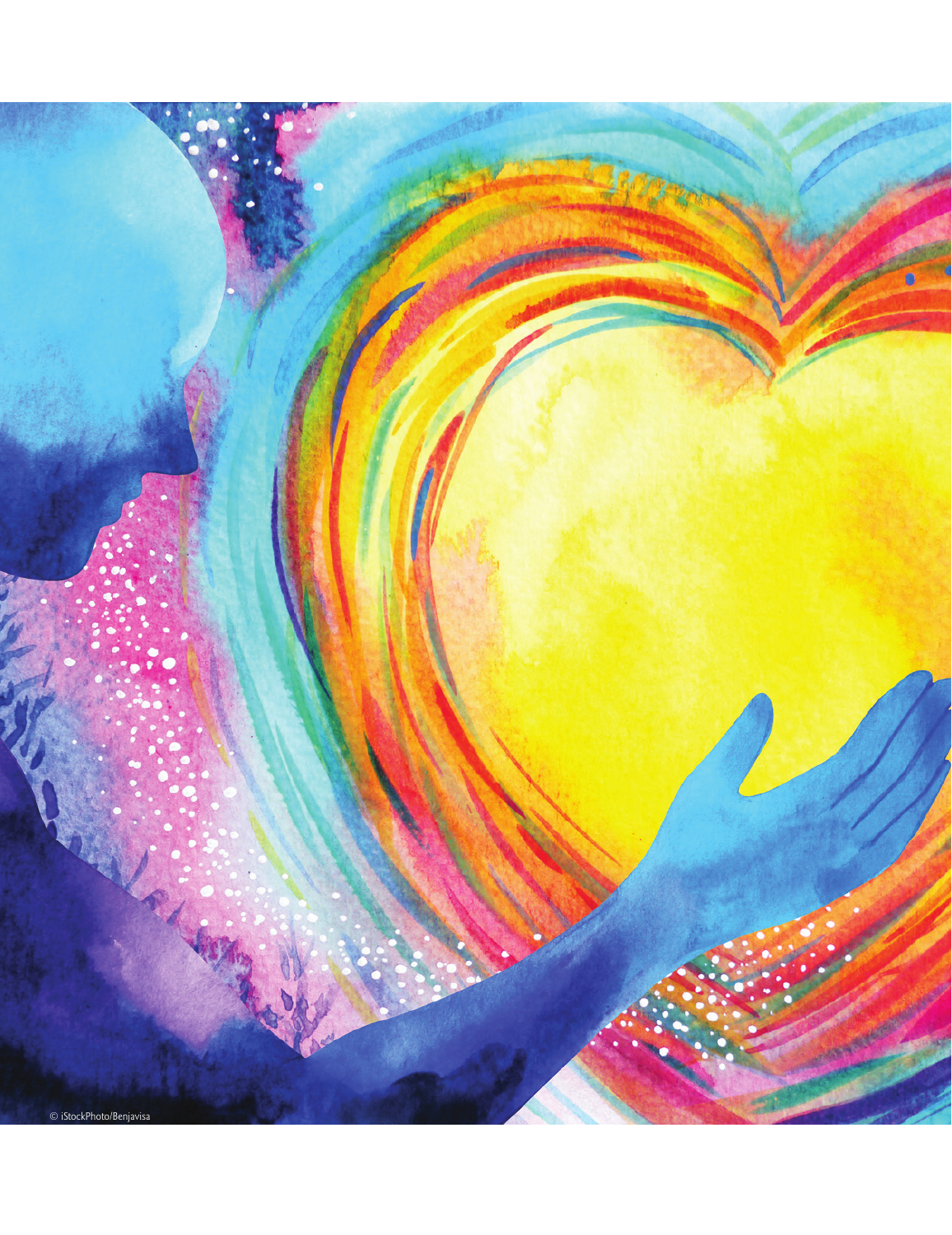## **Reiki Heals a Broken Heart**

by Deborah O'Brien

*You break on the shore with such great power, Wave after wave, hour after hour, You crush down rock into warm, soft sand, That is blown by the wind to another land, Where sprouts a seed that blooms a flower, Wind after wind, hour after hour.* —Brendan Scott Ward

HAVE HAD A BROKEN HEART for most of my life. I have felt unworthy to receive love. I invited my birth family's judgment. I encouraged and accepted the judgment and then blamed them for what I was experiencing. Looking back have had a broken heart for most of my life. I have felt unworthy to receive love. I invited my birth family's judgment. I encouraged and accepted the judgment and I see this as self-punishment. A big part of me was missing.

Because of what happened to my heart when I first opened it to love, it has been challenging to trust in expressions of love as authentic and real. Reiki helped me with this. I worked intensely with Karuna Reiki® energies when I learned to use them in the fall of 2010. However, it was the introduction of Holy Fire® II Reiki that healed the deep wounds of my heartache and restored my self-worth. Holy Fire® II Karuna Reiki® has given me the gift of healing my heart's injuries so I could stop running from love, ease the feeling of unworthiness, and trust in love with a new partner.

I am a dancer. I love to dance. Music moves me deeply. I am also an empath. I feel my own and other people's emotions clearly and deeply. This ability has been present all my life.

I was raised in a strict Catholic way with very conservative Catholic doctrines deeply programmed into the family. It taught us to feel guilt and shame. My parents divorced when I was twelve, and there was plenty of it. Although they produced seven children, annulment of their marriage resulted, and my father was ex-communicated. Trying to appease the entity of the Catholic Church's version of a very judgmental God created a tremendous amount of judgment and shame in our family.

When I was young, I would tap into other people's emotional states, and I did not realize what was happening. Dancing helped me dispel the overwhelming feelings, the intense emotions into which I was tapping. I am grateful for rock-androll and my intuitive sense of a need to move with music to help me deal with the emotional overload I was experiencing. The Moody Blues, Joni Mitchell, Fleetwood Mac, Creedence Clearwater Revival, Jimi Hendrix, The Doors, Led Zeppelin, and others were my music for healing.

I grew up in an old Victorian house built in 1905 up on the hill in Astoria, Oregon. It had a living room with twelvefoot ceilings, a marble fireplace, and bay windows looking out over the Columbia River. Beneath those windows, there was a bench seat that held our stereo system, with speakers on either side to blast the music into the large room where I danced. At night, I could watch myself move in the reflection in the windows.

There was much discomfort among my birth family when I grew into a young woman's body. You see, I grew up with curves. When I danced, it looked too sensual and potentially sexual, even though sex had not entered my life experience yet. The judgment was there. Embarrassment. Shame. Too much!

My intense emotions were too much. I was too sensitive. I was told this repeatedly as if it was wrong for me to be that way. Since this was my natural state of being, I felt judged and made unsuitable for being who I was.

I had a few friends in public middle school. One boy I was close with, Brendan, was a lively guy who had a playful nature he freely expressed with music, dance, and poetry. We connected with music, laughter, outdoor activities, and our sensitive nature. In a very innocent way, we fell in love.

We were sixteen. I had never been kissed. Seriously! He gave me my first kiss. Surrendering my virginity to him felt safe and natural with the love we shared. It was just before my seventeenth birthday.

Then we fought about sex. While at Brendan's house, and with a couple of his friends there, he said to me right in front of them, "Drop the monkey suit, let's have sex." (I often wore dance tights under my blouses.) His words and tone angered, insulted, and embarrassed me in front of his friends. I left in anger. I waited for his call and an apology. It did not happen.

After waiting for a couple of weeks, I went to see him. He opened the door just a crack to see and speak with me. With his aloof manner, all I could say was, "I care about you, Brendan." I wanted to tell him I loved him, but the words did not come. He said, "I don't care if you care," and shut the door in my face. I was angry! I went home hurt and enraged.

Two weeks later, in the wee morning hours of his seventeenth birthday, he put a shotgun under his chin and pulled the trigger.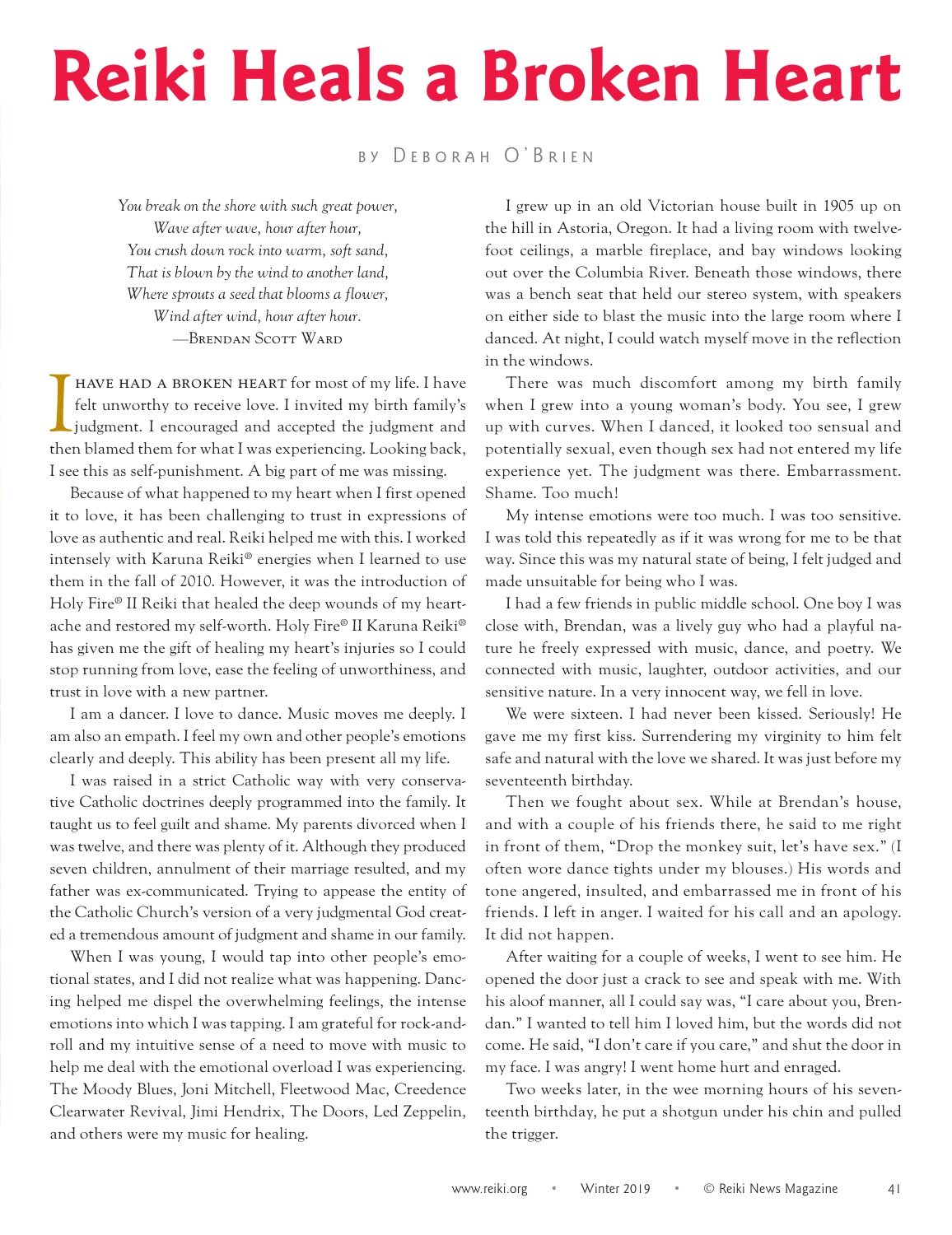## Reiki Heals a Broken Heart

Later that morning, when my best friend told me the news, I went into a shock. I couldn't see as I wandered the halls of the high school with tears running down my cheeks. I felt broken into fragments. A counselor found me and took me to a nearby park to sit and talk and cry.

I felt regret for not having sex with Brendan that second time. I had guilt for having too much pride. I felt guilty for not being able to tell him I loved him. I was angry at the systems that left him feeling displaced and rejected. You see, the school had expelled him. I thought he had not been viewed or appreciated for possessing unique qualities. It was the same way that I felt.

The counselor helped me to redirect my anger, an action step, so helpful for healing! I was angry at the school systems that favored competitive sports over music, drama, poetry, and art. He encouraged me to run for student body president. He helped me to write my speech about unity in diversity. In it, I said that we should honor, fund, and support all talents and gifts equally. Also, that there should be no more class competitions and social groups splitting us; that we are all one and that our education is at stake, so we should have a say in school policies and the hiring of teachers.

When I presented the speech, the whole student body stood up, clapping, and cheering. It was so healing for me to give that speech! I felt as if I was doing something for Brendan.

When I went home that afternoon, I learned that our neighbor, who was a teacher at my school, had told my mother about the speech, casting it in a negative light. Without asking to hear the speech, my mother scolded me for giving it. That was deeply wounding. It damaged much of the healing that I had received by giving the speech.

I was running against a local judge's son and lost. I heard that they stuffed the ballots against me. It was so close that it was almost a tied election. Had I won, I would have been the first girl student body president in the history of my school. However, at that point, I could not muster the courage to care. I didn't have it in me to follow through with it all. Besides the lack of support from my family, there was another reason.

The counselor who had helped me was a twenty-fouryear-old man. He was going through a divorce and had his emotional wounds to heal. Our connection felt more like an affair of the heart than a school counselor/student relationship. In my confused emotional state, I allowed him to have sex with me. As this was only my second sexual experience, it triggered his shame when he realized what he had done, and he abandoned me, going to Alaska to fish that summer, without a word. In the fall he returned with a new wife. He invited me to their reception, which I attended, thinking it was the mature thing to do. Again wounded, I experienced feelings of guilt and shame. I still felt that my pride had caused Brendan's suicide. I felt that other women were worthy of being loved and respected as wives, but not me.

My Catholic programming was running full tilt, keeping me in that guilt and shame. Guilt and shame for women come in the form of denial of our natural sensual selves, and our empathic tendencies to be sensitive. In a predominantly masculine culture, we view these qualities as weaknesses.

I was depressed and suicidal. I repressed my feelings as much as possible. I became promiscuous. I had sex with many of my male friends. I vowed never to let anyone feel that I was too good for them. I couldn't access love. It was too painful to trust in my heart's knowledge of love or to feel the worthiness to receive it.

I put myself out in harm's way. I told God to take my life because I did not know what it was for, nor did I know how to direct it. At the same time, I was testing God. When I was nineteen, I dropped out of the university and ended up hitchhiking from Tucson to Astoria, with just a little dog. Then I went to Alaska on the farthest island, out in the Aleutians. I worked in a shore plant processing crab for shipment to Japan.

When I returned, I got an apartment in Portland by myself and worked two jobs. I was very depressed and lonely. I felt that life had lost its meaning. At the same time, I was eating healthy food and doing yoga.

Then I met a man who had been awarded custody of his little three-year-old daughter the year before. He was a logger who lived on the coast. We had an instant heartfelt connection, and I felt an immediate connection with his little girl. She called me Mommy right away. It felt safe to love a child. I could open my heart to love her and her father this way.

I felt an urgency to move in with him and help with his daughter. When I did, my Catholic family judged me as "living in sin," and told us that we were unwelcome in my family home if we were living in sin. When I asked if we could have a small ceremony in the living room of the house I grew up in, I was told "no" because I was living in sin. We ran off to marry at a small chapel in Reno.

The reason that God directed me to move in with this man and his daughter right away became clear to me many years later when his daughter was a senior in high school. She began attending a support group for victims of sexual abuse. My husband's uncle had repeatedly molested her when she was three years old, previously having abused